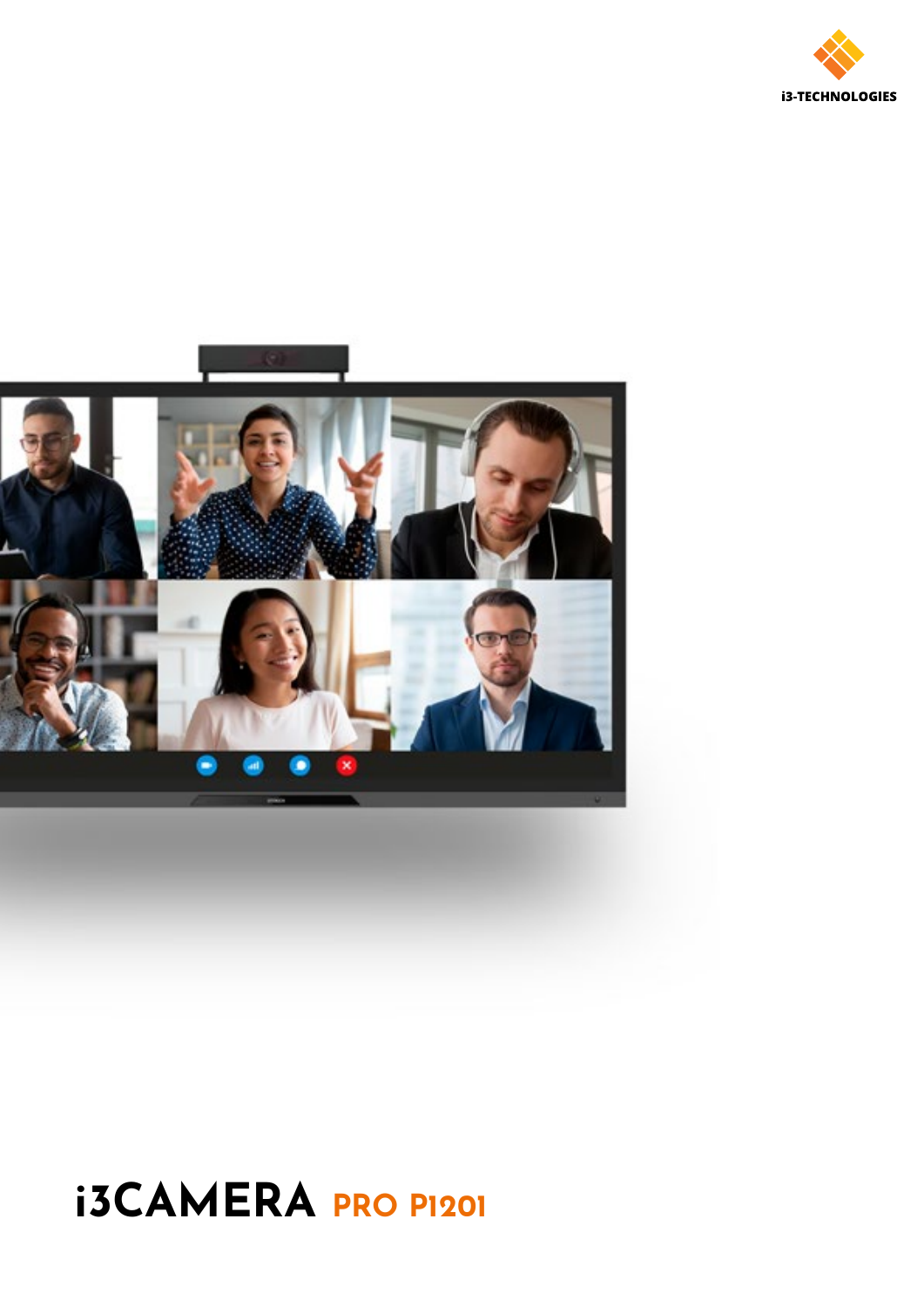



## **Never miss a thing**

The i3CAMERA Pro 4K camera has a Wide Dynamic Range lens making it optimal for close-quarter meetings or hybrid classrooms. With the face recognition, built-in noise reduction and low light capacity, meetings and lessons are a breeze.

With a built-in 12 meter omnidirectional microphone, sound won't be an issue in larger meeting rooms and classrooms, brining exceptional clarity and making sure you can always get your point across.

## **Endless compatibility**

The plug & play connectivity allows endless compatibility with Microsoft Skype, Skype for Business, Teams, Zoom, Google Hangouts, Cisco Webex, Bleujeans, GoToMeeting, GoToWebinar and other video conferencing and recording applications that support USB cameras.

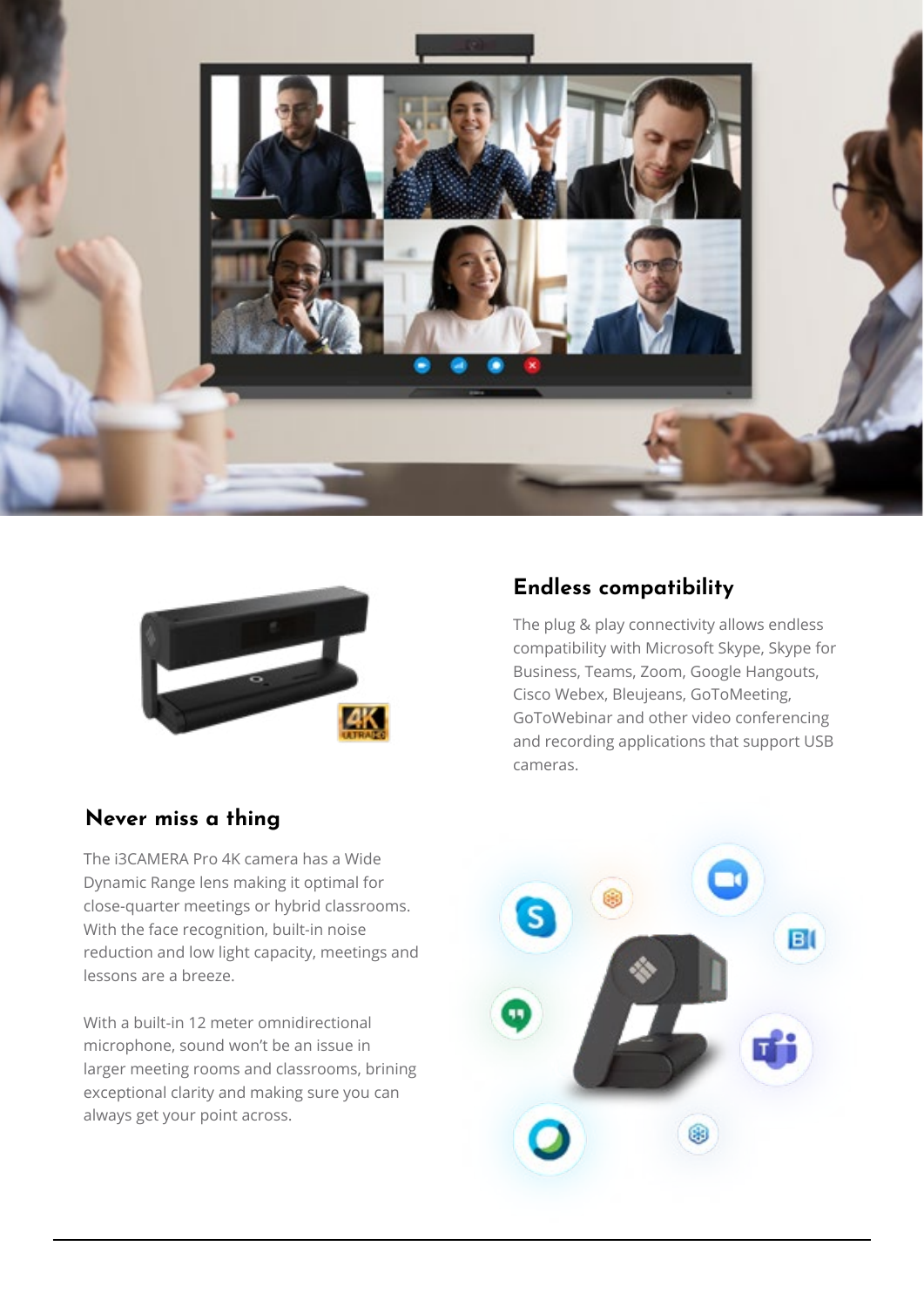

## **Omnidirectional mic**

With a built in microphone array, using an omnidirectional pickup working up to 12 meters, nobody will be out of reach again. Thanks to the noise suppressing algorithm voices will be crisp and clear.

# **Low light support**

With the CMOS image sensor the camera is able to give you clean and clear images, even under low light conditions.





## **Wide dynamic range**

With a wide angle up to 120°, you'll get everyone on the picture. A the same time, it supports EPTZ to remotely control the Pan, Tilt, and Zoom of the camera.

## **Face recognition**

By enabling the face recognition, the camera will center on the faces in the room, to avoid distraction of other element.